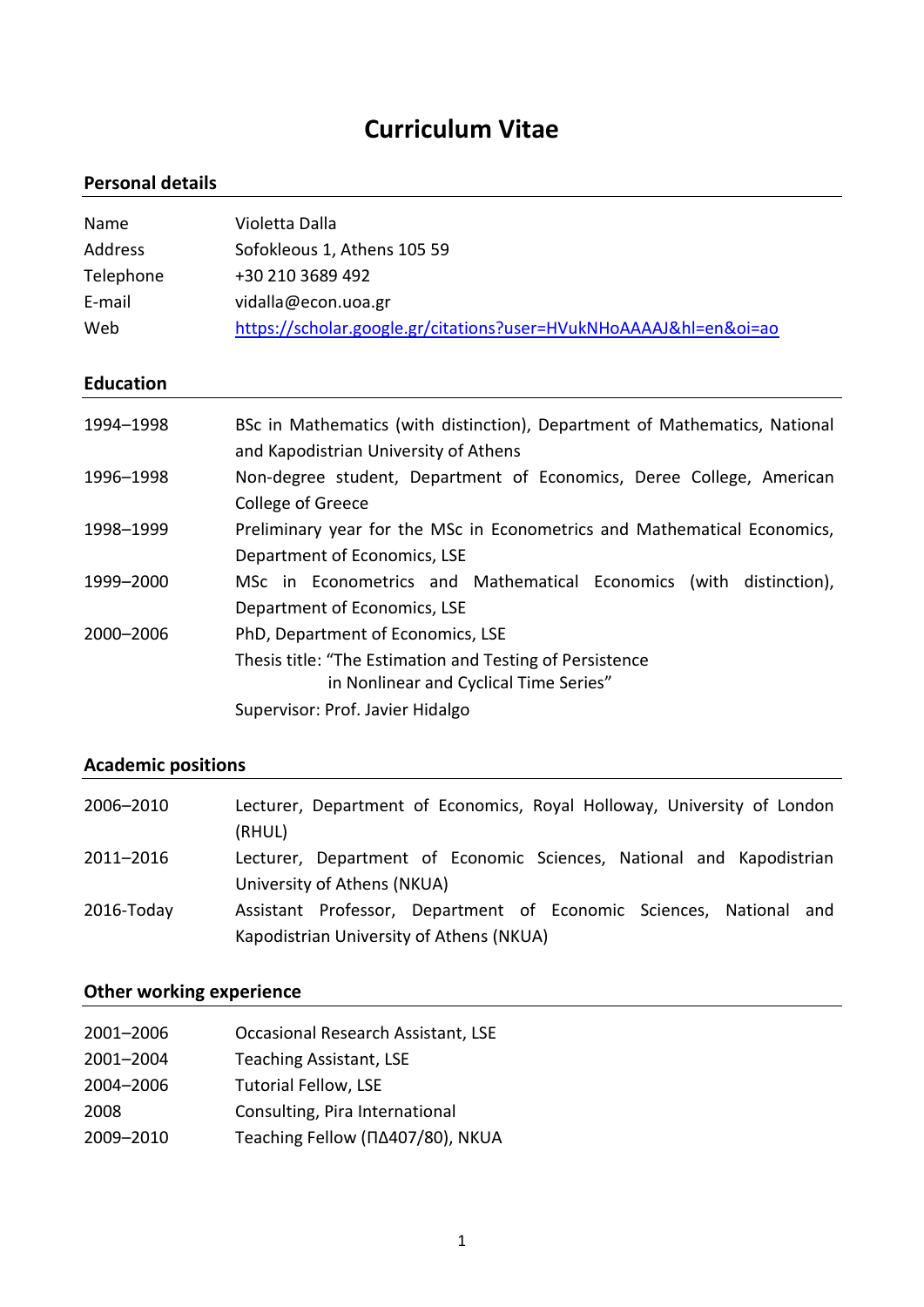#### **Research interests**

Econometrics, Time Series Analysis, Applied Econometrics in Finance and Macroeconomics

#### **Research**

Publications:

- 1. "A parametric bootstrap test for cycles", (with J. Hidalgo). *Journal of Econometrics*, (2005), 129, pp. 219-261. [ABS2009: 4]
- 2. "Consistent estimation of the memory parameter for nonlinear time series", (with L. Giraitis and J. Hidalgo). *Journal of Time Series Analysis*, (2006), 27, pp. 211-251. [ABS2015: 3]
- 3. "Evaluating currency risk in emerging markets", (with S. Y. Novak and L. Giraitis). *Acta Applicandae Mathematicae*, (2007), 97, pp. 163-175.
- 4. "Studentizing weighted sums of linear processes", (with L. Giraitis and H. L. Koul). *Journal of Time Series Analysis*, (2014), 35, pp. 151-172. [ABS2015: 3]
- 5. "Power transformations of absolute returns and long memory estimation". *Journal of Empirical Finance*, (2015), 33, pp. 1-18. [ABS2015: 3]
- 6. "Testing for breaks in regression models with dependent data", (with J. Hidalgo). In: Cao R., González Manteiga W., Romo J. (eds) Nonparametric Statistics, (2016). Springer Proceedings in Mathematics & Statistics, vol 175. Springer, Cham.
- 7. "Characteristic function-based inference for GARCH models with heavy-tailed innovations", (with Y. Bassiakos and S. G. Meintanis). *Communications in Statistics – Simulation and Computation*, (2017), 46, pp. 2733-2755.
- 8. "The behaviour of SMEs' capital structure determinants in different macroeconomic states", (with Ν. Daskalakis and D. Balios). *Journal of Corporate Finance,* (2017), 46, pp. 248-260. [ABS2018: 4]

Other publications:

9. "Stationary process". *International Encyclopedia of the Social Sciences*, 2nd Edition. Macmillan.

Submitted papers:

- 10. "Asymptotic theory for time series with changing mean and variance", (with L. Giraitis and P. M. Robinson). *Journal of Econometrics*. Accepted. [ABS2018: 4]
- 11. "Robust tests for white noise and cross-correlation", (with L. Giraitis and P. C. B. Phillips). *Econometric Theory*. Under 1<sup>st</sup> revision. [ABS2018: 4]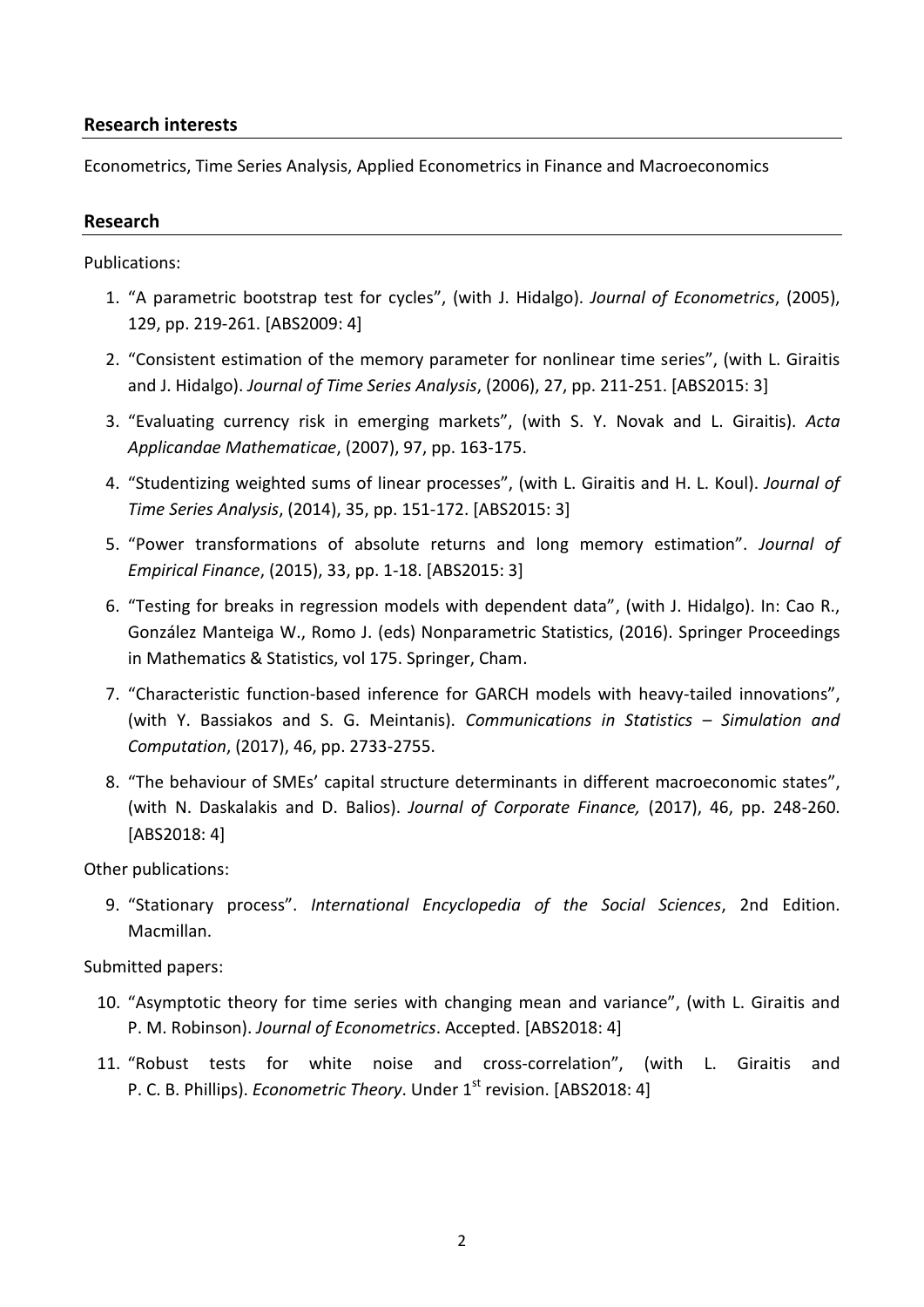Working papers:

- 12. "Testing mean stability of heteroskedastic time series", (with L. Giraitis and P. C. B. Phillips). *Cowles Foundation*, Discussion Paper No. 2006.
- 13. "Re-examining the long-run properties of the real interest rate".

Other:

14. Editing and translation, "Η Ελλάδα των μνημονίων 2010-2012: Οι αριθμοί, το πρόγραμμα και η διεθνής εμπειρία από το 1980" (Translated title "Greece of memorandums 2010-2012: The numbers, the program and the international experience since 1980") by Ζ. Tzannatos, (2016), Gutenberg.

#### **Presentations**

Conferences:

- 1. Xth Spring Meeting of Young Economists, April 2005, Geneva
- 2. 9th World Congress of the Econometric Society, August 2005, London
- 3. Unit Root and Cointegration Testing, September 2005, Faro
- 4. Euro Working Group on Financial Modelling XLI, November 2007, Lisbon
- 5. 2008 International Conference of Computational Statistics and Data Engineering, July 2008, London
- 6. 12th Conference on Research on Economic Theory and Econometrics, July 2013, Naxos
- 7. 6<sup>th</sup> International Conference of the ERCIM WG on Computational and Methodological Statistics, December 2013, London
- 8. International Association of Applied Econometric 2014 Annual Conference, June 2014, London (poster presentation)
- 9. 13<sup>th</sup> Conference on Research on Economic Theory and Econometrics, July 2014, Milos
- 10. International Association of Applied Econometric 2015 Annual Conference, June 2015, Thessaloniki
- 11. 14<sup>th</sup> Conference on Research on Economic Theory and Econometrics, July 2015, Chania
- 12. 4<sup>th</sup> Conference of the International Society for Nonparametric Statistics, June 2018, Salerno
- 13. 17<sup>th</sup> Conference on Research on Economic Theory and Econometrics, July 2018, Tinos
- 14. International Association of Applied Econometric 2019 Annual Conference, June 2019, Nicosia

#### Seminars:

- 1. STICERD Econometrics Seminar Series, December 2004, LSE
- 2. Joint Statistics and Econometrics Workshop, October 2005, LSE
- 3. UADPhilEcon Research Seminars, November 2006, NKUA
- 4. Joint Statistics and Econometrics Workshop, November 2008, LSE
- 5. Wednesday Departmental Seminars, February 2009, University of York
- 6. Econometrics Afternoon, May 2010, University of Southampton
- 7. Econometrics Reading Group, March 2011, Queen Mary, University of London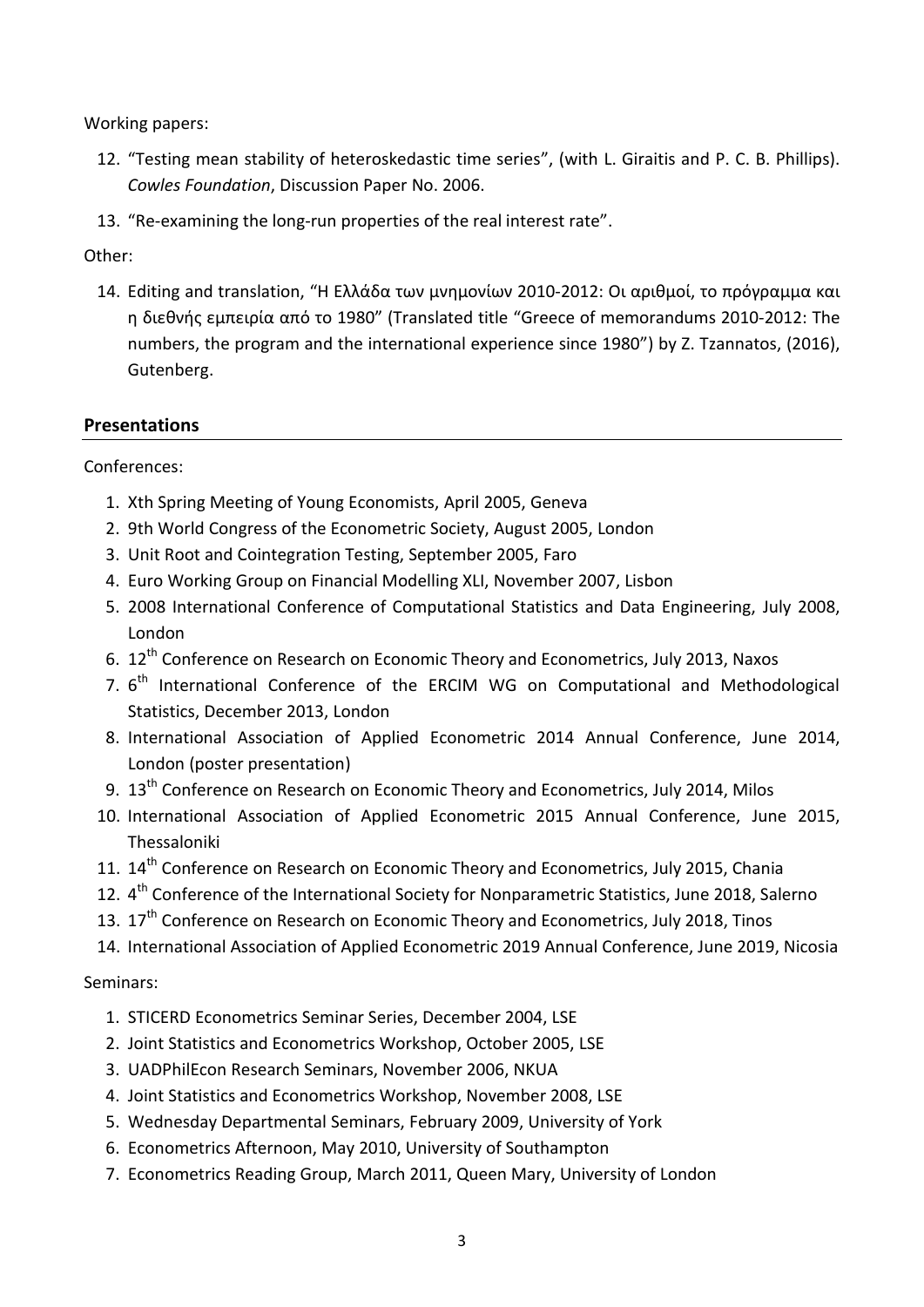- 8. Econometrics Reading Group, November 2016, Queen Mary, University of London
- 9. Applied Economics & Econometrics Seminars, November 2018, Universidad Carlos III de Madrid
- 10. Waseda Lecture Series in Statistics, March 2019, Waseda University

#### **Refereeing**

Journal of Econometrics, Journal of Financial Econometrics, Journal of Time Series Analysis, Journal of Empirical Finance, Empirical Economics, Journal of Financial Research, ESRC

#### **Teaching experience**

- o *Econometric Theory* Undergraduate, tutorials, LSE : 2001–2002 (A+B), 2002–2003 (A+B)
- o *Introduction to Econometrics* Undergraduate, tutorials, LSE : 2001–2002 (A+B), 2002–2003 (A+B)
- o *Basic Mathematics for Economists* Undergraduate, tutorials, LSE : 2003–2004 (A+B)
- o *September Course Statistics* Pre-sessional graduate, tutorials, LSE : September 2003, September 2004
- o *Introduction to Econometrics* Tutorials, summer school, LSE : July 2004, July 2005
- o *Methods of Economic Investigation* Graduate, tutorials, LSE : 2004–2005 (A+B), 2005–2006 (A+B)
- o *Financial Econometrics* Undergraduate, lectures and tutorials, RHUL : 2006–2007 (A), 2007–2008 (A), 2008–2009 (A), 2009–2010 (A)
- o *Econometrics* Graduate, lectures and tutorials, RHUL : 2006–2007 (B), 2007–2008 (B), 2008–2009 (B)
- o *Financial Economics* Undergraduate, lectures, RHUL : 2008–2009 (A)
- o *Financial Economics* Undergraduate, tutorials, RHUL : 2008–2009 (A+B)
- o *Econometrics* Undergraduate, lectures and tutorials, NKUA : 2009–2010 (A), 2010–2011 (A+B), 2011–2012 (B), 2012–2013 (A+B), 2013–2014 (B), 2014–2015 (B), 2016–2017 (B), 2017–2018 (B), 2018–2019 (B)
- o *Time Series Analysis and Forecasting* Undergraduate, lectures and tutorials, NKUA : 2009–2010 (B), 2010–2011 (A), 2011–2012 (A), 2012–2013 (A), 2013–2014 (A), 2014–2015 (A), 2015–2016 (A), 2016–2017 (A), 2017–2018 (A), 2018–2019 (A)
- o *Quantitative Methods, Module 4* Graduate, lectures, NKUA : 2009–2010 (B), 2010–2011 (B), 2011–2012 (B)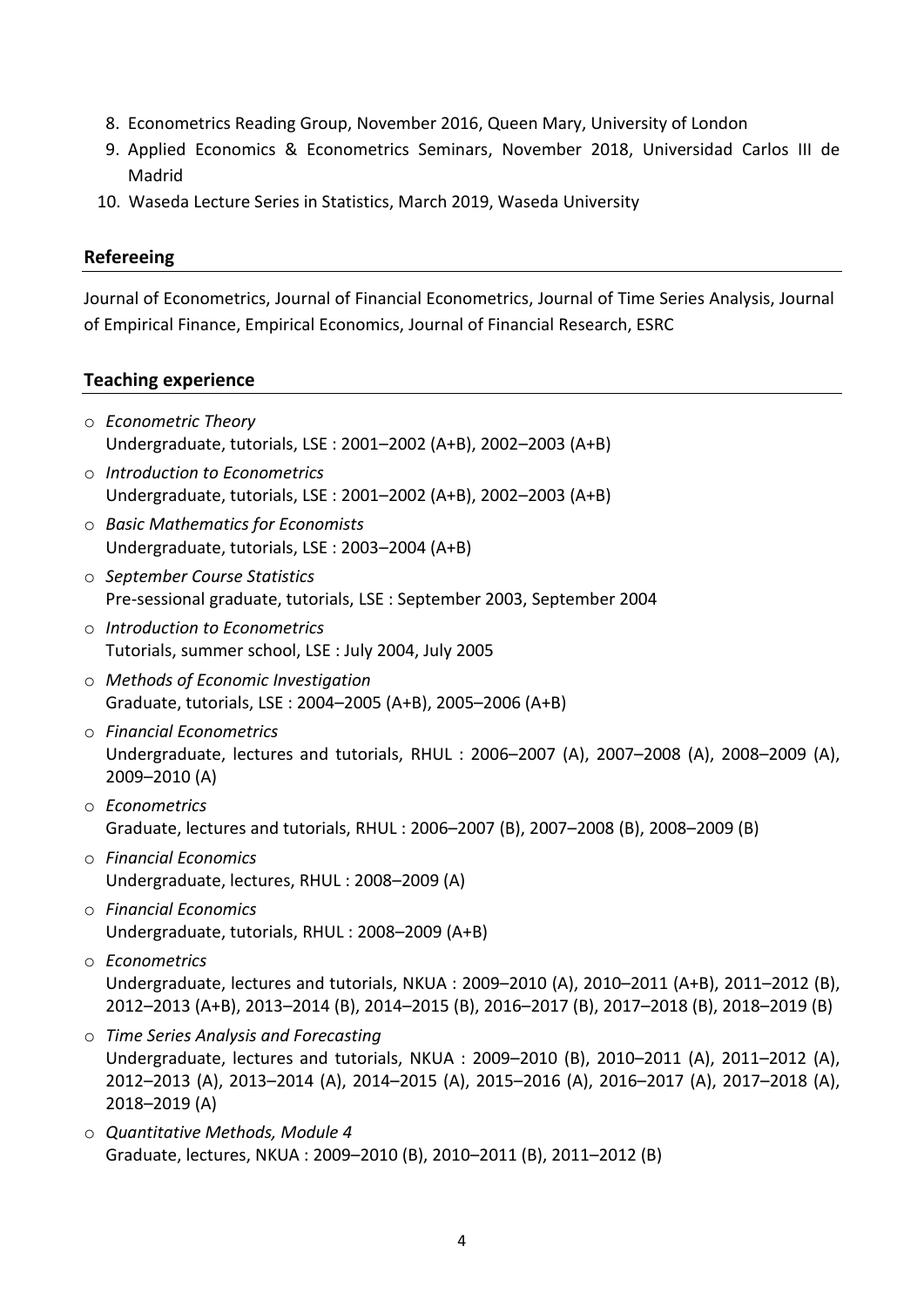- o *Statistics and Quantitative Methods* Graduate, distance learning, NKUA : 2010–2011 (A), 2011–2012 (A), 2012–2013 (A), 2013–2014 (A), 2014–2015 (A) ), 2015–2016 (A), 2016–2017 (A), 2017–2018 (A), 2018–2019 (A)
- o *Statistics ΙΙ* Undergraduate, lectures and tutorials, NKUA : 2010–2011 (B)
- o *Applied Econometrics* Undergraduate, tutorials, NKUA : 2010–2011 (B)
- o *Stylized Facts of Financial Time Series* Graduate, MAP Summer School, NKUA–AUEB : July 2010, July 2011
- o *Applied Statistics – Econometrics* Graduate, lectures, NKUA : 2012–2013 (A), 2013–2014 (A), 2014–2015 (A), 2015–2016 (A), 2016– 2017 (A), 2017–2018 (A), 2018–2019 (A)
- o *Applied Statistics – Econometrics* Graduate, lab, NKUA : 2018–2019 (A)

#### **PhD supervision**

| D. Mpakas<br>(completed) | "Essays on inflation dynamics, the Phillips curve and economic openness", (3rd<br>supervisor), NKUA                     |
|--------------------------|-------------------------------------------------------------------------------------------------------------------------|
| J. Pandurov              | "The impact of unconventional monetary policies on financial and non-                                                   |
| (ongoing)                | financial sectors of advanced and emerging economies and their spillover<br>effect", (3 <sup>rd</sup> supervisor), NKUA |
| D. Valsamis              | "Monetary policy under uncertainty and bounded rationality", (2 <sup>rd</sup> supervisor),                              |
| (ongoing)                | <b>NKUA</b>                                                                                                             |
| X. Zapatinas             | "Monetary and fiscal policy in the aftermath of the Great Recession of 2008",                                           |
| (ongoing)                | $(3rd$ supervisor), NKUA                                                                                                |
| L. Sideri                | "Sustainable banking: an analysis of the contribution of CSR to the Hellenic                                            |
| (ongoing)                | banking industry's performance", (3 <sup>rd</sup> supervisor), NKUA                                                     |

#### **Teaching development**

| 2006-2008 | Certificate in Academic Practice in Teaching and Learning, RHUL |
|-----------|-----------------------------------------------------------------|
|-----------|-----------------------------------------------------------------|

#### **Administrative duties**

| 2007-2008  | Organization of weekly seminars, RHUL                                   |
|------------|-------------------------------------------------------------------------|
| 2011-2012  | Scheduling of courses and exams, NKUA                                   |
| 2011-2014  | Member of committee for UADPhilEcon, NKUA                               |
| 2013-Today | Member of committee for katataktiries exams, NKUA                       |
| 2013-Today | Examiner for endowment scholarships, NKUA                               |
| 2018-Today | Member of committee (EDE) for MSc "Applied Economics and Finance", NKUA |